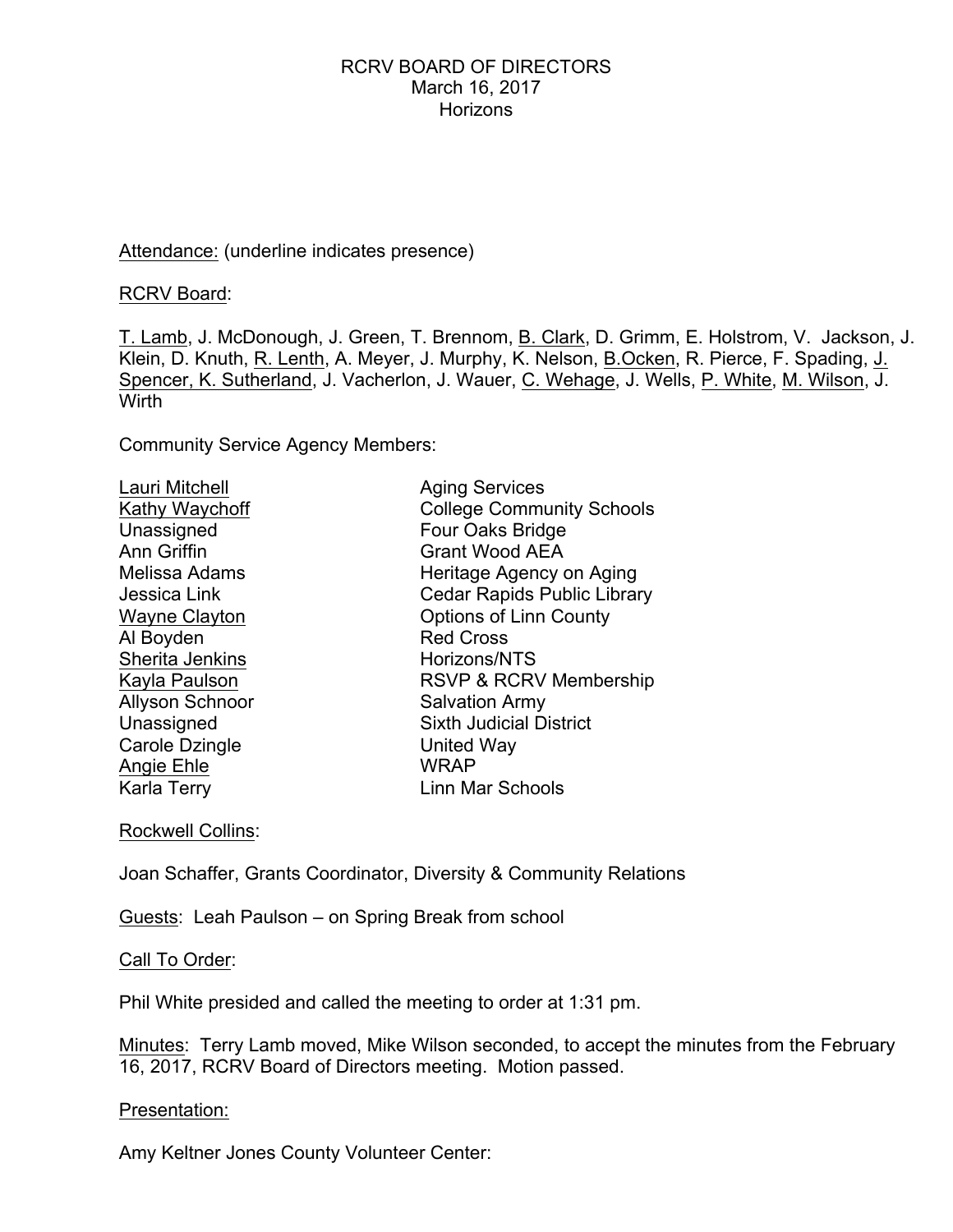United Way's Jones County Volunteer Center has put the \$1,500 to focus on "Engaging Baby Boomers and/or retirees as volunteers" to good use.

Due to this wonderful grant we have been able to greatly increase our marketing and recognition efforts for Jones County Volunteer Center. I have invested in vinyl banners and yard signs that will be able to be used for years. Additionally this grant allowed us to purchase several promotional items such as large magnets & envelope openers, and have updated brochures produced that feature mature volunteers.

Promotional items have been shared with community members at volunteer fairs, announcing our new location, and even featured on our float during the pumkin days festival parade. In April we are hosting a volunteer recognition breakfast in Jones County and will invite all of our volunteers to attend. In addition to a delicious breakfast we are looking at branded promotional items to give as a token of our appreciation.

Thanks to RCRV's support we have been able to increase visibility of Jones County Volunteer Center. During past six months we have increased the number of volunteers for our direct service programs by 20%. That means that we will better be able to serve clients that benefit from our programs including our Elderly Outreach Assisted Transportation Program, VITA, and SHIIP.

amy.keltner@uweci.org www.UnitedWayOfEastCentralIowa.org www.facebook.com/JonesCountyVolunteerCenter

Old Business: - None

New Business: - Grants are on schedule for the end of March; little communications have reached Phil White.

Four new officers are needed for next term or sooner: President, Programs, Newsletter and Secretary.

Partner Agency Reports:

Angie Ehle – Wheelchair Ramp Accessibility Program

WRAP has completed 7 projects YTD in 2017; 2 projects slated for tomorrow Current queue is 20 projects, (close to all time high) Design 101 class completed, 8 attendees, 2 new designers Design 201 class scheduled for March 23, 8am at Kirkwood Training center on Boyson Rd WRAP is engaging outside volunteer groups this spring: April 22 with Therapy Plus, 3 groups for Day of Caring on May 11, Linn Mar Seniors on May 24.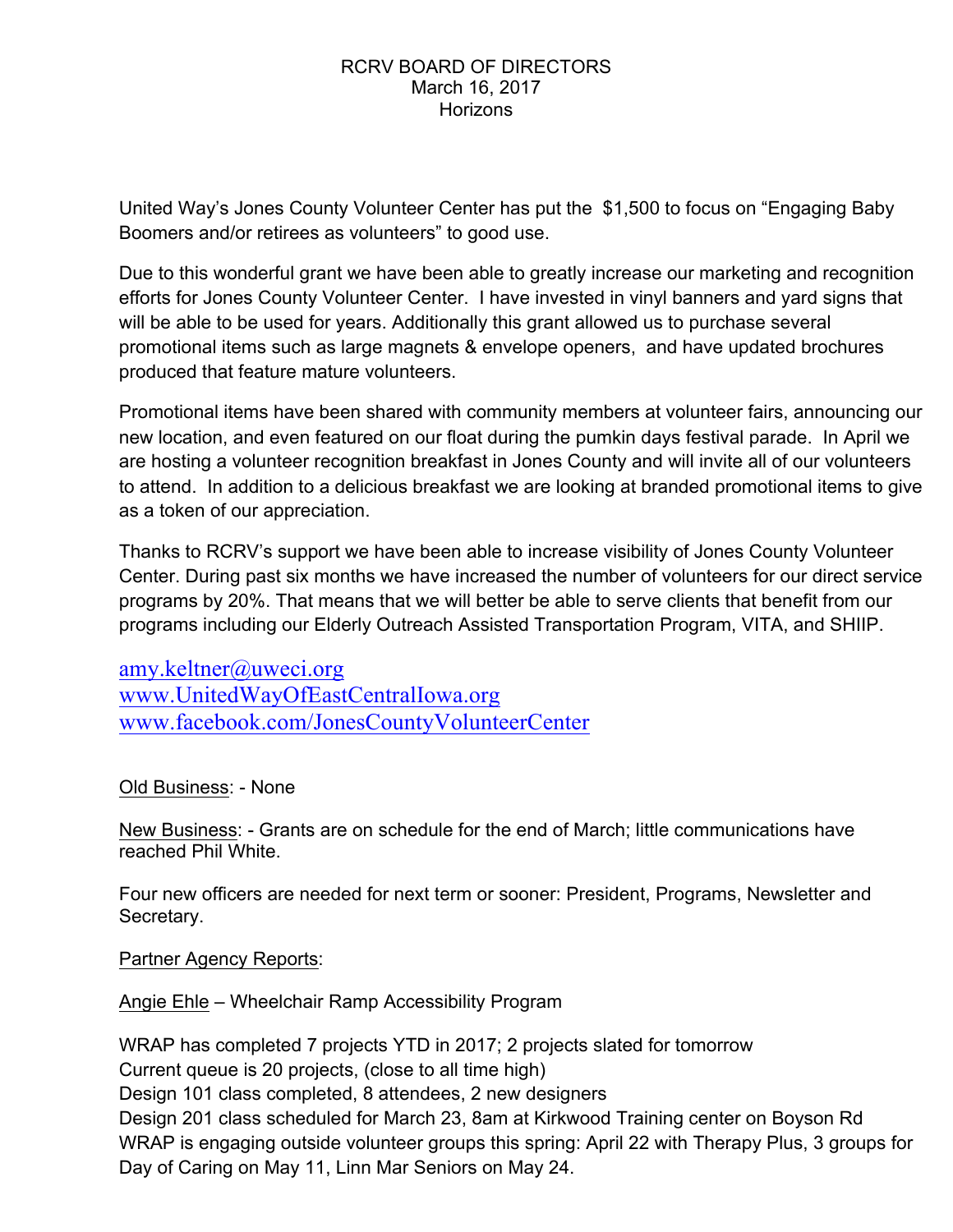WRAP Volunteer Appreciation on Thursday, April 6<sup>th</sup>, 8am in the Heart Center Classrooms at St. Luke's Hospital.

Wayne Clayton – Options of Linn County

Options currently have no active projects with RCRV. They are working on transport issues for alternative programs.

Kathy Waychoff – College Community School District

Currently enjoying spring break. Kids and teachers will now focus on the end of the school year. Field trips are coming up and Prairie Ridge elementary is planning an event for April 2, for which they could use our help as volunteers. CCSD is working on grant applications from RC/RCRV.

Kayla Paulson – 55+ Initiative & United Way

SAVE THE DATE: 55+ Initiative Breakfast will be on Wednesday, May 10<sup>th</sup>! Day of Caring is Thursday, May  $10<sup>th</sup>$ . Please encourage agencies that you work with to host a project.

May 11 is the next Day of Caring, hoping for a good RCRV turnout

55 Initiative needs hours caught up and current by early May to support an accurate report to their government masters.

Dick Lenth is working on an alternative hours reporting format in EXCEL; either the current or the new one are offered in the future.

Kayla Paulson at 319.398.5372 x 837 or KPaulson@uweci.org.

Lori Mitchell – Aging Services

An iPad project is planned, and Aging Services is gearing up for Day of Caring. Lori is working with TRIAD to restart home safety checks.

Sherita Jenkins – Horizons

A volunteer event is on for April 29, 9:00 – 12:00, for which sponsors are needed

Committee Reports:

Kayla Paulson – Membership

RCRV offers Onboarding and Orientations on an as needed basis. If you know a fellow retiree that is interested in joining, please have them contact Kayla Paulson at 319.398.5372 x 837 or KPaulson@uweci.org.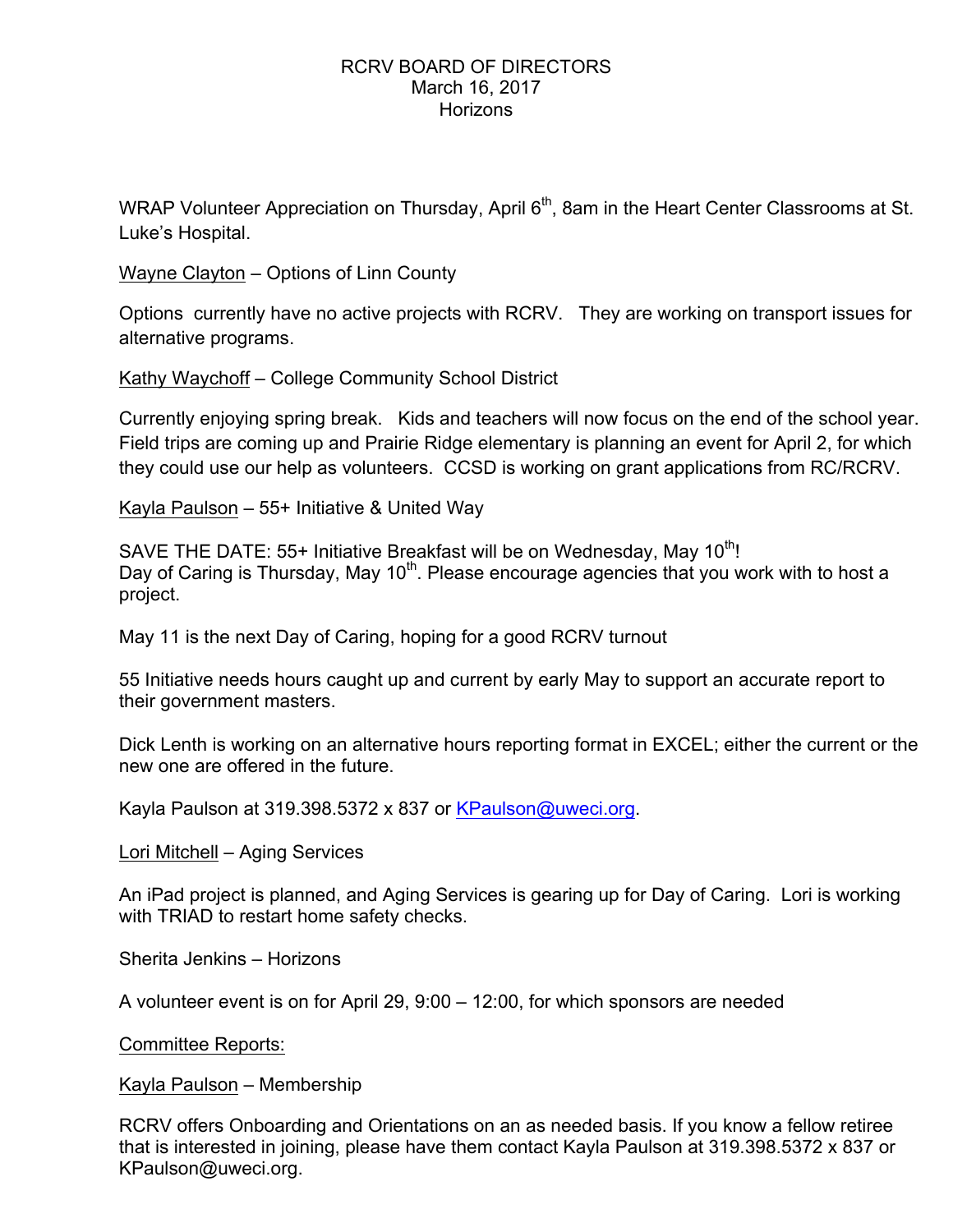Thrilled to announce that we have continued to have an increase in hours reporting. Bob Ocken has also offered to put Excel Templates on the website for hours reporting if that is easier for volunteers. I greatly appreciate all of this support and will be proud communicate the dedication of RCRV members.

Many recent Rockwell retirees have not been contacted. Kayla is thinking about organizing a focus group, with invites to all recent retirees.

# **Stats for February 2017**

- 172 active volunteers
- 0 new volunteers
- 0 inactivated volunteer restarted
- 3 inactive volunteers terminated/inactivated
- 38 members have reported hours
- 920 hours

|                                   | 2017 | 2016           | 2015      | 2014           | 2013      | 2012      | 2011      | 2010      | 2001      | Lifetime    |
|-----------------------------------|------|----------------|-----------|----------------|-----------|-----------|-----------|-----------|-----------|-------------|
| <b>Active Vols.</b>               | 172  | 178            | 201       | 192            | 232       | 224       | 241       | 227       | 135       | 487         |
| Average Age                       | 74   | 73             | 73        | 73             | 72        | 72        | 71        | 71        | 69        | 69          |
| New Vols.                         | 0    | 5              | 6         | 9              | 17        | 12        | 28        | 25        | 31        |             |
| Restarted Vols.                   | 0    | $\overline{2}$ | 5         | $\overline{2}$ |           |           | 3         | 4         | $\theta$  |             |
| Inactivated Vols.                 | 6    | 30             | 2         | 51             | 10        | 30        | 17        | 26        | 8         | 315         |
| Gain<br>of<br><b>Net</b><br>Vols. | $-6$ | $-23$          | 9         | $-40$          | 8         | $-17$     | 14        | 3         | 23        |             |
| <b>Vols. Reporting</b>            | 48   | 127            | 154       | 171            | 168       | 185       | 199       | 197       | 98        | 390         |
| % Reporting                       | 28%  | 71%            | 77%       | 89%            | 72%       | 83%       | 83%       | 87%       | 73%       | 80%         |
| <b>Total Hours</b>                | ,979 | 23,575         | 32,858    | 37,692         | 38,310    | 44,334    | 43,096    | 44,710    | 8,698     | 275,252     |
| Vol. Hour Value                   |      | \$23.56        | \$23.56   | \$23.07        | \$22.55   | \$22.14   | \$21.79   | \$21.36   | \$16.27   | \$20.25     |
|                                   | \$0  | \$555,427      | \$774,134 | \$869,554      | \$863,891 | \$981,555 | \$939,062 | \$955,006 | \$141,508 | \$5,573,853 |

# **Annual Comparisons**

Notes: Lifetime uses 2008 Value of a Volunteer Hour as the mid-point. 2016 is currently using the 2015 value since 2016's has not been released.

Community Projects – Report by Terry Lamb, acting chair

Meetings continue on Thursdays at 10:00, Kirkwood Linn County Regional Center, 1770 Boyson Road, Hiawatha. Usually, about 12 RCRV members attend.

Database – Jim Klein via email

Database was updated for: